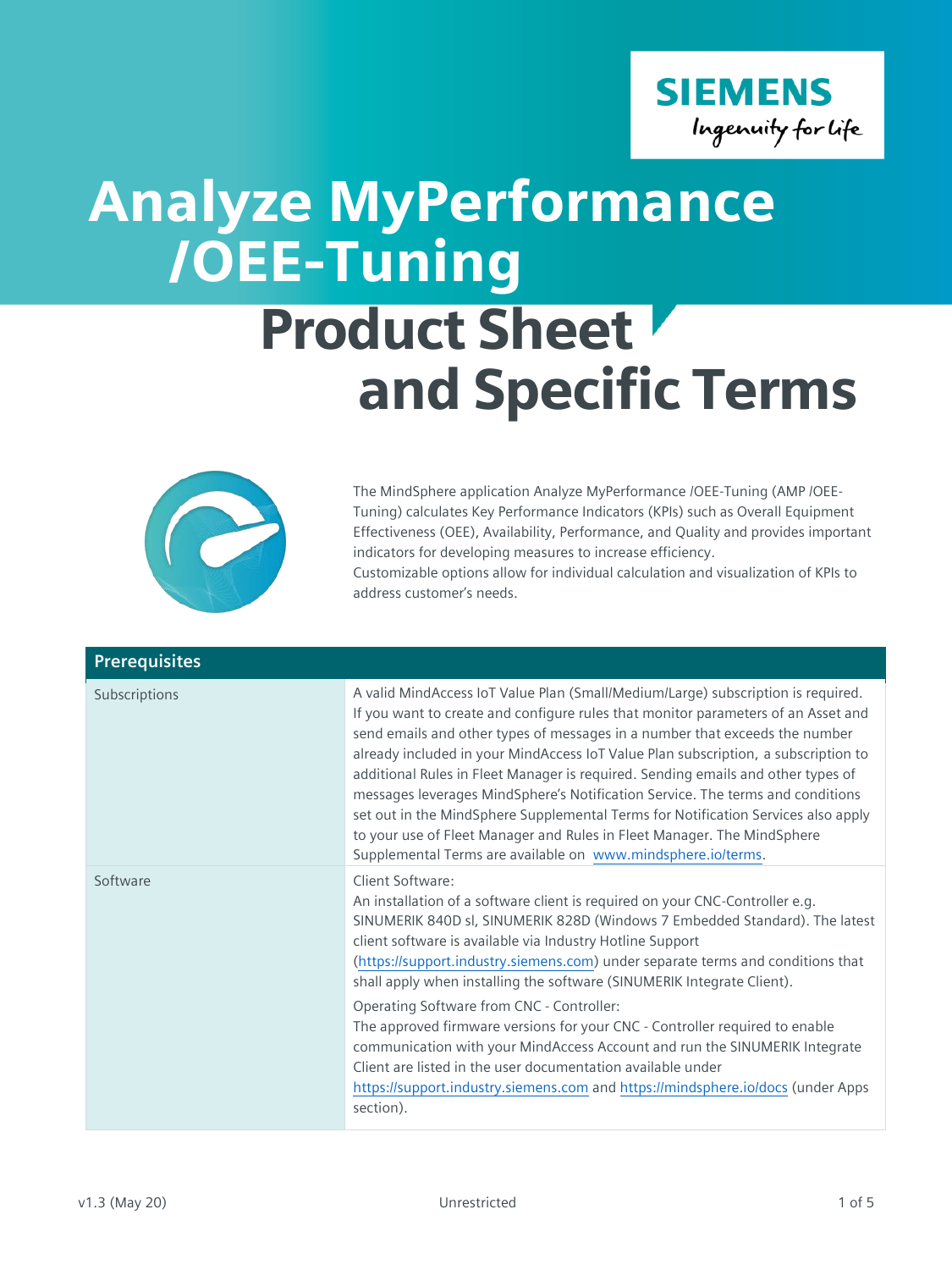|             | Firmware versions not listed have not been tested for the SINUMERIK Integrate<br>Client in conjunction with this application. For non-approved versions, specific<br>functionality of this application is impaired or not available.<br>You have to activate the preinstalled SINUMERIK Integrate Client for connecting<br>the SINUMERIK to your MindAccess Account. Please note that the SINUMERIK<br>Integrate Client is only able to connect to one platform (e.g. MindSphere or<br>SINUMERIK Integrate). You are responsible for the use of an approved version and<br>the activation of the SINUMERIK Integrate Client. |
|-------------|------------------------------------------------------------------------------------------------------------------------------------------------------------------------------------------------------------------------------------------------------------------------------------------------------------------------------------------------------------------------------------------------------------------------------------------------------------------------------------------------------------------------------------------------------------------------------------------------------------------------------|
| Hardware    | For a complete listing of devices compatible with this application, please use the<br>latest version of the user documentation available under<br>https://mindsphere.io/docs (under Apps section).                                                                                                                                                                                                                                                                                                                                                                                                                           |
| Web browser | An HTML5 capable Internet browser is required (e.g. Google Chrome). The<br>recommended screen resolution is 1024x768 or higher.<br>Mobile devices are supported through the use of HTML5 capable Internet browser.                                                                                                                                                                                                                                                                                                                                                                                                           |

| <b>Description</b>            |                                                                                                                                                                                                                                                                                                                                                                                                                                                                                                                                                                                                                                                                                                                                                                                                                                                                                                                         |
|-------------------------------|-------------------------------------------------------------------------------------------------------------------------------------------------------------------------------------------------------------------------------------------------------------------------------------------------------------------------------------------------------------------------------------------------------------------------------------------------------------------------------------------------------------------------------------------------------------------------------------------------------------------------------------------------------------------------------------------------------------------------------------------------------------------------------------------------------------------------------------------------------------------------------------------------------------------------|
| Navigation View               | Provides access to the function views (Performance Monitoring, Utilization<br>Planning and Production Quality) in the application and helps navigating.                                                                                                                                                                                                                                                                                                                                                                                                                                                                                                                                                                                                                                                                                                                                                                 |
| <b>Performance Monitoring</b> | Provides multiple views on collected and calculated OEE and other KPI values such<br>as Availability, Performance, Quality for multiple connected Assets over the applied<br>hierarchy (Hierarchy Details) or for a single connected Asset (Machine Details).                                                                                                                                                                                                                                                                                                                                                                                                                                                                                                                                                                                                                                                           |
| <b>Utilization Planning</b>   | Provides an overview of applied utilization plans, the ability to create a new<br>utilization plan and apply existing utilization plans to an Asset. Three different<br>views are available:<br>• Applied Plan - provide overview of applied utilization plans per Asset<br>• Edit Plans - create and change utilization plans<br>• Assign Plan - apply defined utilization plans to an Asset                                                                                                                                                                                                                                                                                                                                                                                                                                                                                                                           |
| <b>Production Quality</b>     | The first view (Workpieces) provides the ability to enter Asset specific quality<br>indicators (e.g. Total Pieces, Scrap Pieces, Target Cycle Time) based on shifts.<br>The second view (Action Required) provides information about pending quality<br>indicators for previous shifts.                                                                                                                                                                                                                                                                                                                                                                                                                                                                                                                                                                                                                                 |
| Configuration                 | Enables multiple customizations in terms of representing collected and analyzed<br>data as well as provides configuration about how KPIs will be calculated.                                                                                                                                                                                                                                                                                                                                                                                                                                                                                                                                                                                                                                                                                                                                                            |
| Application permissions       | AMP /OEE-Tuning is operated in a data center in Germany (unless you are located<br>in PRC, in which case it is operated in a data center in PRC) and processes the<br>following data:<br>• Time series data which includes the variables received from an Asset within<br>defined continuous time cycles.<br>• Asset configuration data which describes the Asset (e.g. Asset name, location).<br>The application performs the following activities which modify or amend Your<br>Content in your MindAccess Account on your behalf:<br>Read / write access on your time series data<br>• This application reads uploaded machine data from your data repository to<br>evaluate and process certain information presented in different views within<br>this application. This application writes time series data into your time series<br>data repository to keep the processed values available on a long-term basis. |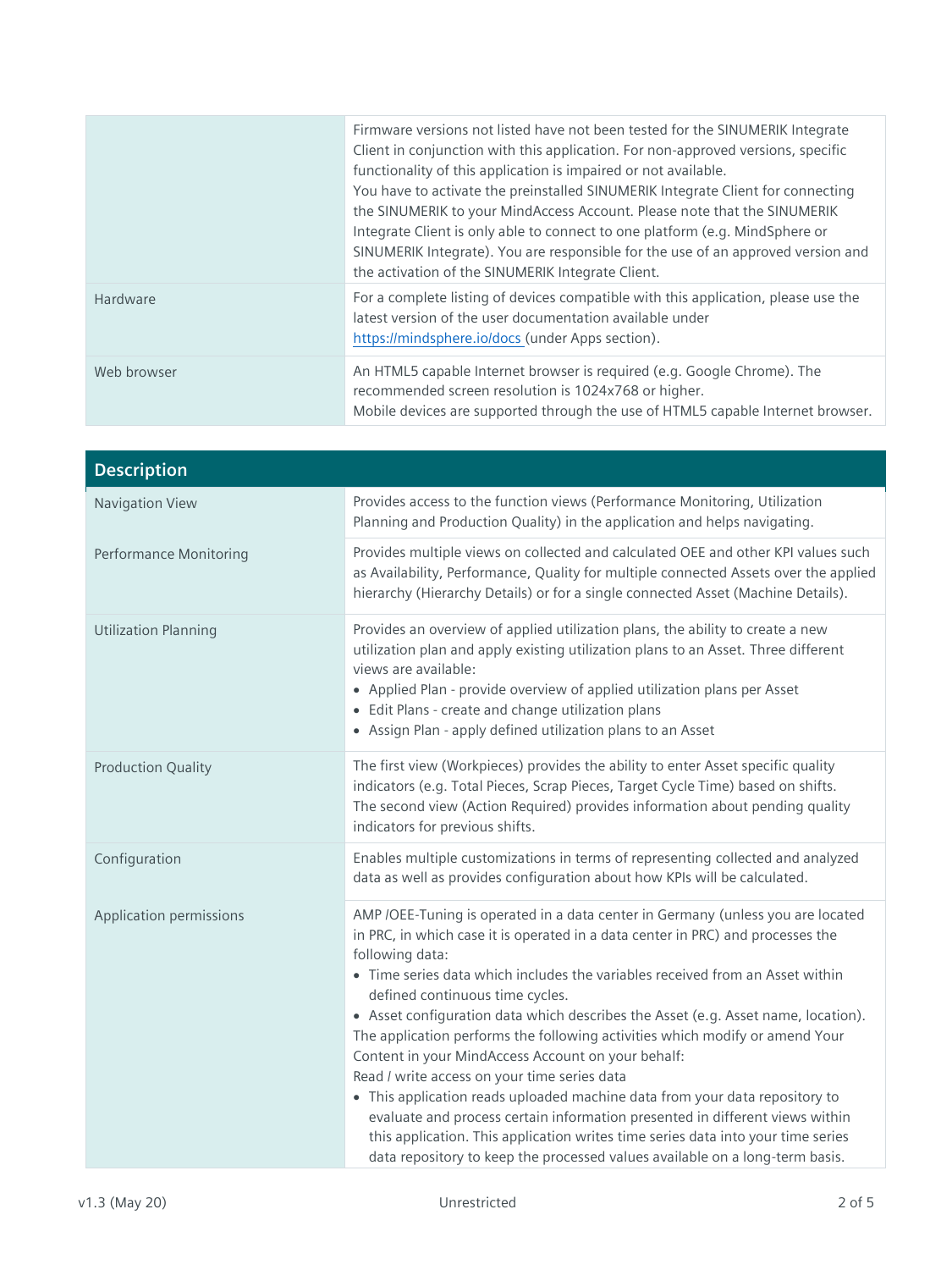|         | Read access on your Asset configuration data<br>• Read access on Asset configuration data is required in order to use the<br>functionalities of this application.                                                                                                                                                               |
|---------|---------------------------------------------------------------------------------------------------------------------------------------------------------------------------------------------------------------------------------------------------------------------------------------------------------------------------------|
| General | This application offers the ability to select a reading frequency from 5 sec up to 1<br>day and the possibility to add a maximum of 50 additional variables to the default<br>configuration.<br>Depending on the variable configuration used, limited data buffering is possible if<br>an internet connection is not available. |

## **Pricing Model**

| Fee                                     | <b>Base subscription</b>                                                                                                                                                                                                                                                                                                                                                                                                                                                                                                                                                                                                                                                                                                                                                                                                                                                                                                                                                                                                                                                                                                                                                                                                  | <b>Operation and Update</b>         |
|-----------------------------------------|---------------------------------------------------------------------------------------------------------------------------------------------------------------------------------------------------------------------------------------------------------------------------------------------------------------------------------------------------------------------------------------------------------------------------------------------------------------------------------------------------------------------------------------------------------------------------------------------------------------------------------------------------------------------------------------------------------------------------------------------------------------------------------------------------------------------------------------------------------------------------------------------------------------------------------------------------------------------------------------------------------------------------------------------------------------------------------------------------------------------------------------------------------------------------------------------------------------------------|-------------------------------------|
| Price per Asset                         | 0€ /year <sup>1</sup>                                                                                                                                                                                                                                                                                                                                                                                                                                                                                                                                                                                                                                                                                                                                                                                                                                                                                                                                                                                                                                                                                                                                                                                                     | 1800 €/year (365 days) <sup>1</sup> |
| <b>Billing cycle</b>                    | n/a                                                                                                                                                                                                                                                                                                                                                                                                                                                                                                                                                                                                                                                                                                                                                                                                                                                                                                                                                                                                                                                                                                                                                                                                                       | Yearly in advance                   |
|                                         | <sup>1)</sup> If a price is displayed in a different currency on the product detail page of Analyze MyPerformance /OEE-Tuning on www.mindsphere.io/store in your country<br>of residence (for PRC see the product detail page of Analyze MyPerformance /OEE-Tuning on https://shop7fd301n3.market.aliyun.com/) at the date of<br>enablement of the Asset or in the Order Form, such price will be charged.                                                                                                                                                                                                                                                                                                                                                                                                                                                                                                                                                                                                                                                                                                                                                                                                                |                                     |
| Base subscription fee                   | The base subscription allows access to the application.                                                                                                                                                                                                                                                                                                                                                                                                                                                                                                                                                                                                                                                                                                                                                                                                                                                                                                                                                                                                                                                                                                                                                                   |                                     |
| Usage-based Operation and Update<br>fee | Starting with the month the Asset is enabled to the application, the usage-based<br>Operation and Update fee is charged yearly in advance for each enabled Asset for<br>maintenance of the application and for keeping the application up-to-date.                                                                                                                                                                                                                                                                                                                                                                                                                                                                                                                                                                                                                                                                                                                                                                                                                                                                                                                                                                        |                                     |
| Payment terms                           | The usage-based Operation and Update fee is charged yearly in advance for each<br>enabled Asset (first time in the month after the Asset has been enabled) for 1 year.                                                                                                                                                                                                                                                                                                                                                                                                                                                                                                                                                                                                                                                                                                                                                                                                                                                                                                                                                                                                                                                    |                                     |
| Adaptation of fees                      | We may change or add new fees (collectively referred to as "Fee Change") due to<br>and to the extent required to reflect: (i) changes in the quality or functionalities of<br>the Service; (ii) material changes in market conditions; (iii) general increases in<br>wages or other employment costs; and/or (iv) changes in procurement costs due<br>to price changes made by our suppliers, in each case to the extent that the<br>changes affect our provision of the agreed Service. We will notify you of any Fee<br>Change at least 60 days in advance of the effective date of the Fee Change. Any<br>Fee Change will only apply from the beginning of a renewed subscription or for<br>"Evergreen" subscriptions one year after notification of the Fee Change.                                                                                                                                                                                                                                                                                                                                                                                                                                                   |                                     |
| Trial                                   | "Trial" refers to an application that has been designated as a "trial" offering in the<br>product description in the applicable Order Form. Any application delivered as a<br>Trial is a "Free of Charge Service" as that term is defined in the MMA. We will<br>notify you by email of the exact start and end date of the Subscription Term for the<br>Trial ("Free Trial Period").<br>You may terminate the Trial at any time during the Free Trial Period by providing<br>written notice to trial@mindsphere.io no later than 14 days prior to the end date<br>of the Free Trial Period. We may terminate your access to the Trial at any time after<br>receipt of your written termination notice. Termination of the Trial shall also result<br>in termination of the respective corresponding paid subscription ordered.<br>During the Free Trial Period, our standard support and service level obligations do<br>not apply. We may however, at our sole discretion, make certain free of charge<br>support services available to you. Upon expiration of the Free Trial Period, the<br>Subscription Term for the respective corresponding paid subscription will begin,<br>and you will be invoiced accordingly. |                                     |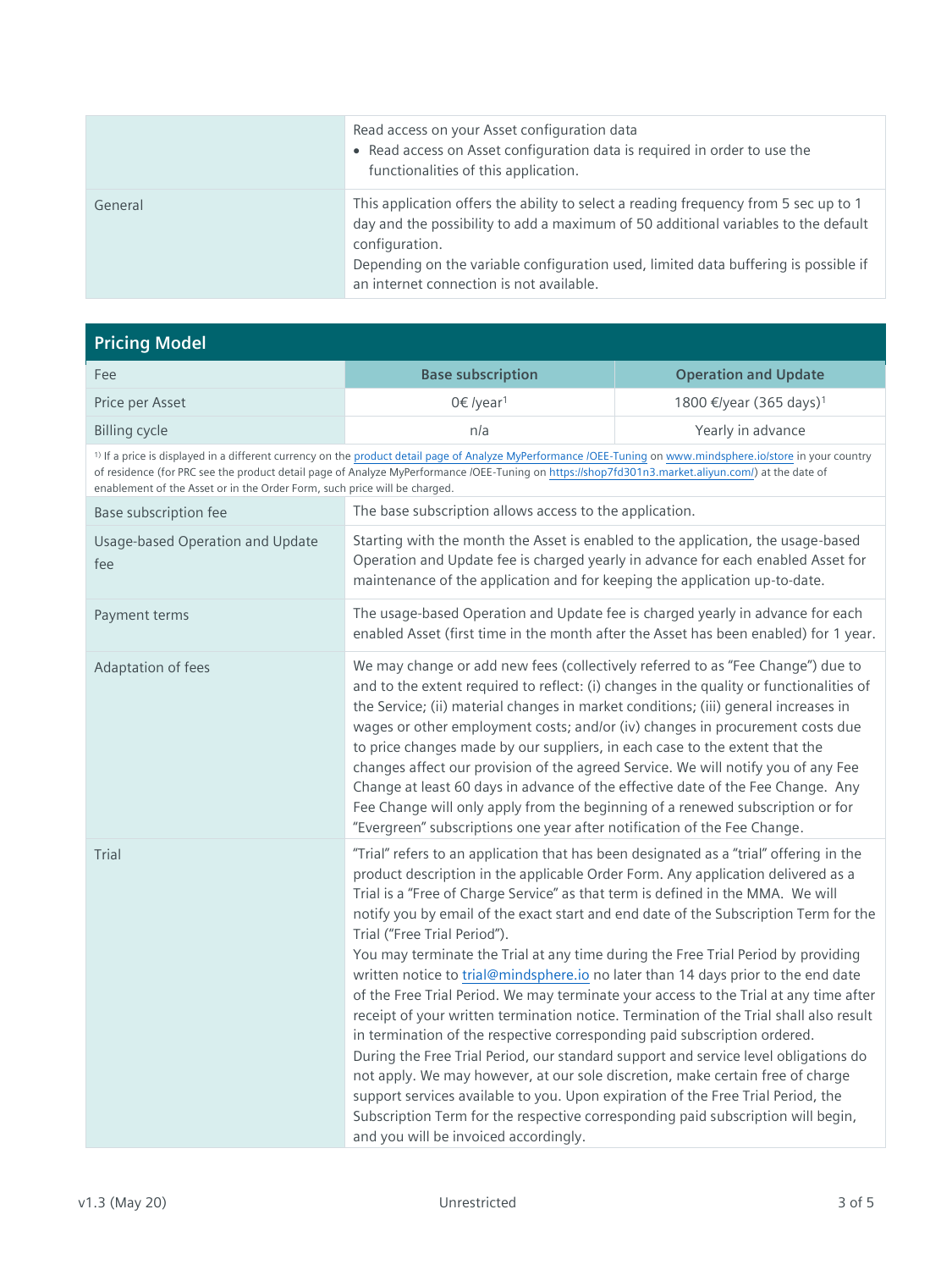| <b>Specific Terms</b>                                       |                                                                                                                                                                                                                                                                                                                                                                                                                                                                                                                                                                                                                                                                                                                                                                                                                                                              |
|-------------------------------------------------------------|--------------------------------------------------------------------------------------------------------------------------------------------------------------------------------------------------------------------------------------------------------------------------------------------------------------------------------------------------------------------------------------------------------------------------------------------------------------------------------------------------------------------------------------------------------------------------------------------------------------------------------------------------------------------------------------------------------------------------------------------------------------------------------------------------------------------------------------------------------------|
| Service Level Agreement                                     | The Monthly Uptime Percentage for this application is 90 %. Monthly Uptime<br>Percentage is defined in the MindSphere Supplemental Terms available on<br>www.mindsphere.io/terms <sup>1</sup> .                                                                                                                                                                                                                                                                                                                                                                                                                                                                                                                                                                                                                                                              |
| Application use rights                                      | This application can be used as part of OEM Services as described in the Specific<br>Terms for MindAccess IoT Value Plan published on www.mindsphere.io/terms <sup>1</sup> .<br>Under the Account of your MindAccess IoT Value Plan, you may permit Users of<br>Third Parties to access and use this application for the purpose of receiving a<br>service from you.                                                                                                                                                                                                                                                                                                                                                                                                                                                                                         |
| Third Party Terms                                           | The application contains Third Party services, including open source software,<br>commercial software, or software-related managed services, which are subject to<br>additional or different terms, license rights, or require certain notices by their<br>licensors, which we are obliged to pass on to you as your licensor and to which<br>you agree to abide ("Third Party Terms").<br>The Third Party Terms for AMP /OEE-Tuning are made available via the following<br>web link: https://sie.ag/MindSphere-ThirdParty_AMP-OEE-Tuning.                                                                                                                                                                                                                                                                                                                  |
| Changes to the Product Sheet and<br><b>Specific Terms</b>   | We may update this document from time to time during a Subscription Term in<br>order to reflect any changes agreed with or imposed by our subcontractors<br>(including changes in open source software license terms) or when we introduce<br>new features, supplements, enhancements or capabilities (e.g. that were not<br>previously included with the subscription but added for no additional fee).<br>Changes shall become binding upon release of a new version of this document on<br>www.mindsphere.io/terms.                                                                                                                                                                                                                                                                                                                                       |
| Subscription Term for Operation and<br>Update, termination  | The Subscription Term for Operation and Update is 1 year for each enabled Asset.<br>Following expiration of the preceding Subscription Term for Operation and<br>Update, the subscription automatically renews with a Subscription Term of 1 year<br>unless you disable the respective Asset from your MindAccess Account.<br>You may disable an Asset from the application at any time. In this case, the<br>Subscription Term for Operation and Update will not automatically be extended<br>after it expired and is deemed to be terminated.<br>Once a disabled Asset is enabled again after the end of a valid Subscription Term<br>for Operation and Update, a new Subscription Term for Operation and Update<br>starts and the Operation and Update fee will be applied again as stated above.                                                         |
| Subscription Term for the base<br>subscription, termination | The Subscription Term for the base subscription ends with termination by you or<br>us. You may terminate your subscription to this application at any time.<br>PLEASE NOTE: Upon your termination of the base subscription your Assets will be<br>disabled with immediate effect and you cannot use this application any longer.<br>You are not entitled to enable Assets after this termination. All fees paid by you to<br>us are non-refundable.<br>We may discontinue the operation of the application by giving you at least 1 year<br>notice prior to the planned discontinuation date. You are not entitled to enable<br>Assets after this notification. On the date of discontinuation, the Service is<br>terminated and the regulations in the MindSphere Master Agreement regarding<br>the effect of termination and post termination phase apply. |
| Support                                                     | Support for this application may be contacted via Industry Online Support<br>https://support.industry.siemens.com.<br>Support is available in English and German.                                                                                                                                                                                                                                                                                                                                                                                                                                                                                                                                                                                                                                                                                            |

1) <http://tb.cn/VMMan5w> if you are located in PRC.